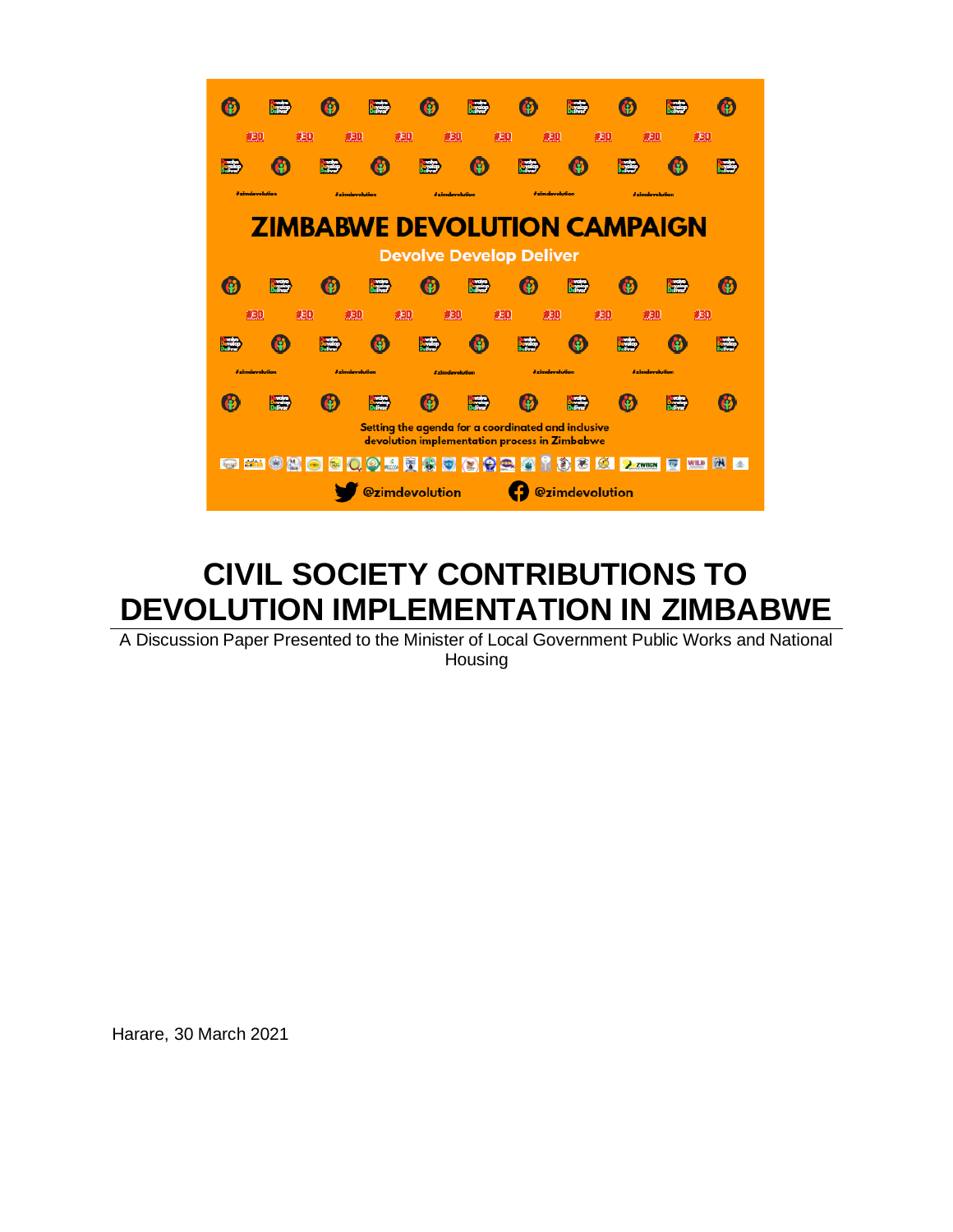# 1.0 INTRODUCTION

The paper was prepared by the Combined Harare Residents Association (CHRA) and the Institute for Young Women Development (IYWD) within the auspices of the Zimbabwe Devolution Campaign<sup>1</sup> CSOs and Residents Association for discussion with the Honourable Minister of Local Government Public Works and National Housing on devolution implementation in Zimbabwe. It outlines government efforts at devolution implementation, citizens' concerns at the implementation process and key recommendations aimed at improving the process.

## 1.2 CIVIL SOCIETY'S RESPONSE TO DEVOLUTION IMPLEMENTATION

Within the scope of the **Zimbabwe Devolution Campaign**, civil society recognizes its responsibility to research and articulate citizens' response to the path and progress of devolution implementation spearheaded by government. It is therefore on this basis that the Campaign is established. Zimbabweans generally expect substantive devolution of power and the Campaign contends that the constitution represents the height of citizen hope in democratic and devolved local governance in Zimbabwe. While, the Campaign appreciates the steps taken by government to implement devolution, it would like to make the following comments and positions.

## 1. **Quota System to prioritize transformative participation**

There is need for equal representation of women, young women, youth, people with disabilities and any other special needs groups in the composition of auxiliary structures of the provincial council and all elected and non-elected local authorities' structures.

## **2. Enactment of subsidiary laws and institutional frameworks that facilitate operationalization of devolution**

Ministry to ensure the accelerated enactment of the Provincial and Metropolitan Councils Act in order to ensure there are clear devolution structures in place. The process of crafting devolution legislation must be participatory, inclusive and time-bound.

## 3. **Devolution and democratization of development**

The inter-ministerial cabinet committee is inaccessible to the general citizenry and therefore inappropriate as regards the facilitation of citizen participation necessary when embarking on a process of devolution implementation requiring state redesign with such far reaching implications on people's daily lives. It is also reasoned that central government cannot be an independent arbiter in a process of sharing power with other tiers where it is an interested party. *It is therefore recommended that government set up an independent body to preside over devolution implementation as this facilitates a more inclusive process which will gain greater public support*. There is need to ensure that devolution expands and democratizes spaces to facilitate effective participation of all groups in planning, formulation of bylaws/ordinances and budgeting. Devolved structures should aim to facilitate access to information for improved citizen participation, transparency and accountability. In line with the

<sup>1</sup> A coalition of Residents Associations and Civil Society Organisations advocating for a structured and inclusive process of devolution implementation in Zimbabwe.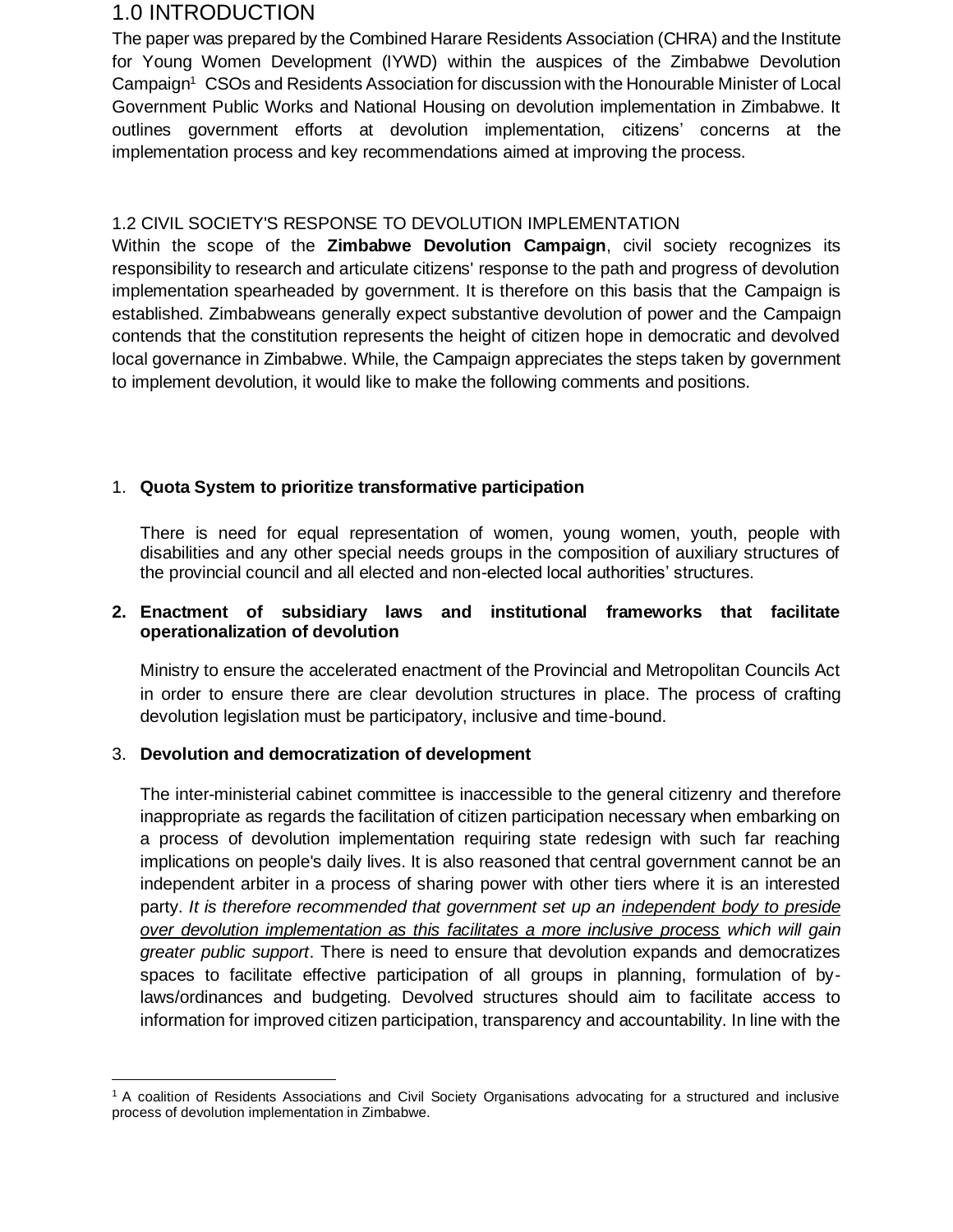principle of democratic participation, citizens should have the final say on the recall of elected officials

### 4. **Devolution as a cross cutting governance principle**

Devolution is not only a domain of local government. It should be extended to all service delivery functions including environment, natural resources governance, health, water, roads and infrastructure and the attendant fiscal resources to mitigate against unfunded mandate.

#### **5. Recruitment and staffing**

Recruitment of senior officials of local authorities and provincial councils should be done at the local level

### 6. **Allocation and disbursement of devolution funds**

There is need for government to promulgate a law for the "at least 5%" revenue sharing formula to allow for predictability of the funds that are to be disbursed to other ties of government. Lack of clarity on the disbursement formulae will result in conflict between citizens and government and this requires enabling legislation to resolve. It would also appear that local authorities in their representative capacity of the local citizens don't have discretion on how the funds are used. Thus, accountability sways more to the top-down than bottom-up planning framework.

### **7. De-concentration of Central Government**

The appointment of a Provincial Minister of State and Devolution in a governance and political space presided by a Provincial Council Chairperson is duplicitous with the potential to create a role conflict and is therefore undesirable apart from being an extra burden to the tax-payer. It is therefore recommended to dissolve the post of provincial Minister of State and Devolution.

#### **Below are the undersigned organizations to this position paper:**

Bulawayo Progressive Residents Association, Chinhoyi Residents Trust, Chitungwiza and Manyame Rural Residents Association, Chitungwiza Residents Trust, Combined Harare Residents Association, Community Water Alliance, Deaf women Included, Epworth Residents Development Association, Gweru Residents Forum Institute for Young Women Development, Kadoma Progressive Residents Association, Local Government Trust, Marondera Residents Association, Masvingo Residents Alliance, Norton Residents Alliance Platform for Youth and Community Development Rural Young Women's Network, Simukai Residents Rural Residents, United Chiredzi Residents and Ratepayers Association, United Mutare Residents and Ratepayers Association,